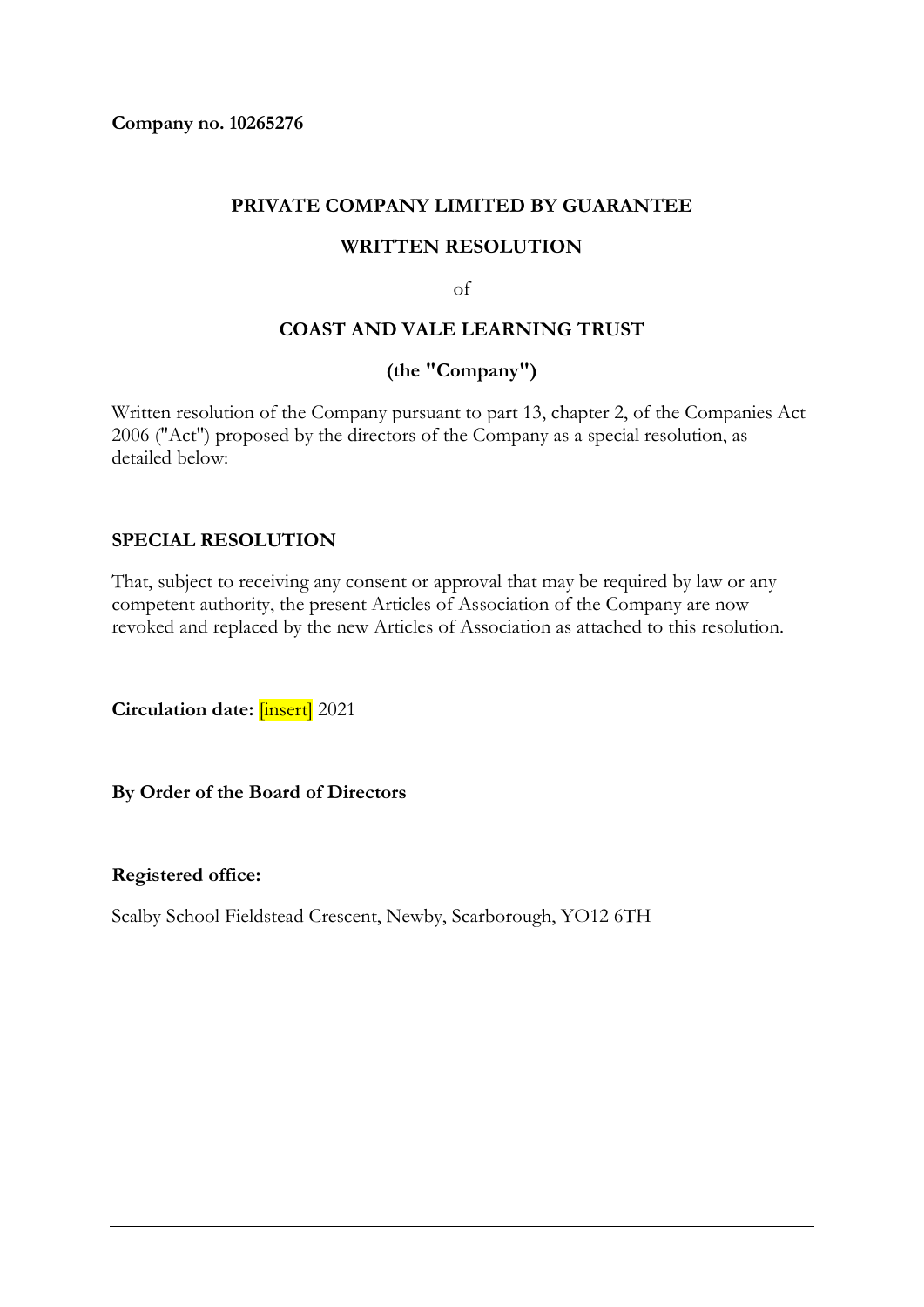## **NOTES TO MEMBERS**

#### **1. Nature of written resolution**

This document contains a proposed written resolution of the Company for approval by you as a member of the Company. A resolution proposed as an ordinary resolution requires eligible members together holding a simple majority of the total voting rights of members entitled to vote on it to vote in favour of it to be passed. A resolution proposed as a special resolution requires eligible members together holding not less than 75 per cent of the total voting rights of members entitled to vote on it to vote in favour of it to be passed.

#### **1. Period to approve written resolution**

If the Company has not received the necessary level of members' agreement to pass the resolution by the date falling 28 days from the date the resolution was first circulated to members, the resolution will lapse. The agreement of a member to a resolution is ineffective if signified after the expiry of that period.

#### **2. Eligible Members**

For the resolution, the eligible members are those members of the Company who would have been entitled to vote on the resolution:

- 2.1 on the circulation date of the resolution; and
- 2.2 at the time that the first copy of the resolution is sent or submitted to a member for agreement.

If the persons entitled to vote on a resolution change during the course of the resolution's circulation, then it is possible that the eligible members will include someone who is no longer a member at the point that the resolution is actually passed (which is the point at which the required majority is reached).

## **3. Action required if you wish to approve the resolution:**

Please signify your agreement to the resolution by completing your details and signing and dating the document in the boxes provided and returning it to the Company by scanning your signed and dated document, attaching it to an email and sending it to m.dennis@coastandvale.academy.

Once you have signified your agreement to the resolution, you cannot revoke it.

### **4. Action required if you do not wish to agree to the resolution:**

You do not have to do anything. Failure to respond will not be treated as agreement to the resolution.